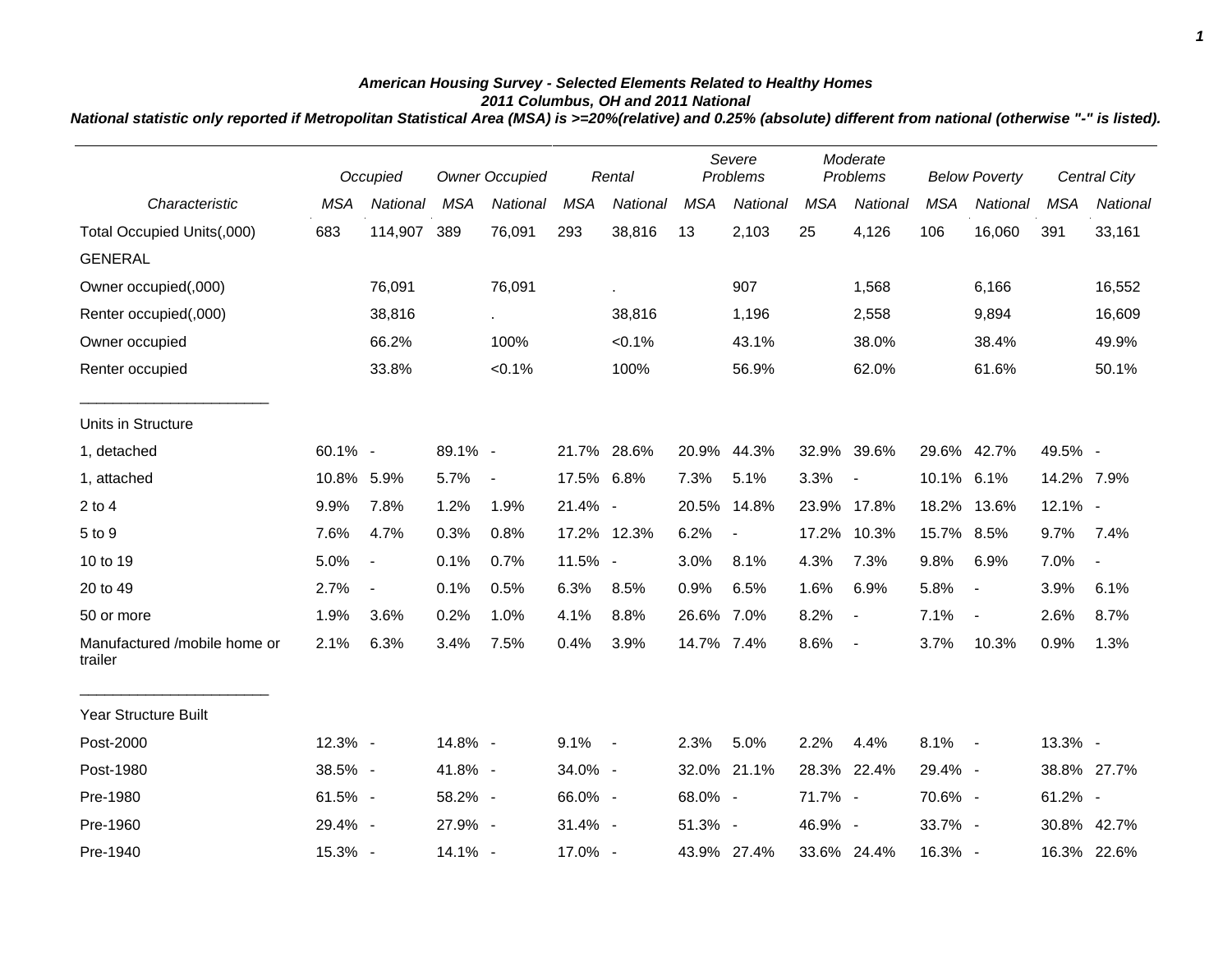|                                                        | Occupied |                          | <b>Owner Occupied</b> |             | Rental     |                          | Severe<br>Problems |                          | Moderate<br>Problems |          | <b>Below Poverty</b> |          | Central City |                |
|--------------------------------------------------------|----------|--------------------------|-----------------------|-------------|------------|--------------------------|--------------------|--------------------------|----------------------|----------|----------------------|----------|--------------|----------------|
| Characteristic                                         | MSA      | National                 | MSA                   | National    | MSA        | National                 | MSA                | National                 | MSA                  | National | <b>MSA</b>           | National | MSA          | National       |
| Foundation (for 1-unit not<br>manufactured)            |          |                          |                       |             |            |                          |                    |                          |                      |          |                      |          |              |                |
| 1-Unit not manufactured(,000)                          | 484      | 80,505                   | 369                   | 66,752      | 115        | 13,753                   | 4                  | 1,040                    | 9                    | 1,772    | 42                   | 7,844    | 249          | 18,949         |
| With a basement under all of<br>house                  | 50.7%    | 32.7%                    | 48.6%                 | 34.4%       | 57.4%      | 24.0%                    | 66.9%              | 32.2%                    | 69.6%                | 22.1%    | 51.7%                | 27.3%    | 55.6%        | 31.9%          |
| With a basement under part of<br>house                 | 30.6%    | 10.6%                    |                       | 36.6% 11.3% | 11.3% 7.2% |                          | 8.5%               | $\overline{\phantom{a}}$ | 18.6% 8.7%           |          | 15.3% 7.3%           |          | 27.3% 8.1%   |                |
| With a crawl space                                     | 5.1%     | 22.1%                    | 4.8%                  | 21.4%       | 6.3%       | 25.3%                    |                    | 11.1% 24.1%              | 4.7%                 | 40.2%    | 5.9%                 | 25.9%    | 2.5%         | 20.2%          |
| On a concrete slab                                     | 12.8%    | 33.1%                    | 9.6%                  | 31.5%       | 23.3%      | 41.1%                    | 13.5%              | 29.7%                    | 5.8%                 | 23.7%    | 26.2%                | 36.4%    | 14.1%        | 38.2%          |
| In some other way                                      | 0.8%     | 1.6%                     | 0.5%                  | 1.4%        | 1.8%       | 2.4%                     | $< 0.1\%$ 6.1%     |                          | 1.3%                 | 5.3%     | 0.9%                 | 3.2%     | 0.5%         | 1.6%           |
|                                                        |          |                          |                       |             |            |                          |                    |                          |                      |          |                      |          |              |                |
| <b>EXTERIOR</b>                                        |          |                          |                       |             |            |                          |                    |                          |                      |          |                      |          |              |                |
| <b>External Building Conditions (non</b><br>multiunit) |          |                          |                       |             |            |                          |                    |                          |                      |          |                      |          |              |                |
| Sagging roof                                           | 1.7%     | $\overline{\phantom{a}}$ | 1.3%                  | 1.8%        | 3.1%       | $\blacksquare$           | 9.6%               |                          | 26.0%                | 11.4%    | 2.5%                 | 3.8%     | 2.5%         |                |
| Missing roofing material                               | 4.6%     | 3.6%                     | 4.2%                  |             | 6.1%       | 4.1%                     | 7.9%               | 9.9%                     | 31.0%                | 14.3%    | 3.2%                 | 5.8%     | 6.5%         | 3.8%           |
| Hole in roof                                           | 0.9%     | 1.5%                     | 0.7%                  | 1.3%        | 1.6%       | 2.4%                     | 2.4%               | 7.6%                     | 6.6%                 | 11.9%    | 1.5%                 | 3.4%     | 1.0%         | 1.9%           |
| Missing bricks, siding, other<br>outside wall material | 2.3%     | $\overline{\phantom{a}}$ | 2.2%                  |             | 2.6%       | 3.9%                     | 4.6%               | 10.7%                    | 26.9%                | 14.2%    | 4.1%                 | 5.0%     | 2.5%         | 3.2%           |
| Sloping outside walls                                  | 0.9%     | 1.2%                     | 0.4%                  | 1.0%        | 2.6%       | $\overline{\phantom{a}}$ | 2.3%               | 5.9%                     | 2.4%                 | 8.4%     | 1.9%                 | 2.3%     | 0.9%         | 1.5%           |
| Boarded up windows                                     | 0.9%     | $\overline{\phantom{a}}$ | 0.4%                  | 0.9%        | 2.6%       | 1.6%                     | 2.4%               | 4.5%                     | 1.1%                 | 6.1%     | 1.7%                 | 2.6%     | 1.4%         | $\blacksquare$ |
| Broken windows                                         | 2.5%     | 4.2%                     | 2.3%                  | 3.7%        | 3.4%       | 6.6%                     | 2.4%               | 14.1%                    | 15.0%                | 18.1%    | 5.7%                 | 8.6%     | 2.0%         | 4.8%           |
| Bars on windows                                        | 1.2%     | 2.9%                     | 1.2%                  | 2.7%        | 1.1%       | 3.8%                     | 2.4%               | 4.2%                     | 2.6%                 | 7.5%     | 3.5%                 | 4.8%     | 2.0%         | 8.9%           |
| Foundation crumbling or has open<br>crack or hole      | 8.5%     | 5.4%                     | 7.0%                  | 5.1%        | 13.3%      | 6.8%                     | 11.9%              | 15.0%                    | 36.2%                | 18.5%    | 10.5% -              |          | 9.2%         | 6.4%           |
| None of the above                                      | 82.4% -  |                          | 84.1% -               |             | 76.9% -    |                          | 77.8% -            |                          | 43.9% -              |          | 76.1% -              |          | 80.3% -      |                |
| None of the above(excluding bars) 83.3% -              |          |                          | 85.1% -               |             | 77.5% -    |                          | 77.8% -            |                          | 46.5% -              |          | 78.3% -              |          | 81.9% -      |                |
| Water Leakage During Last 12                           |          |                          |                       |             |            |                          |                    |                          |                      |          |                      |          |              |                |

٠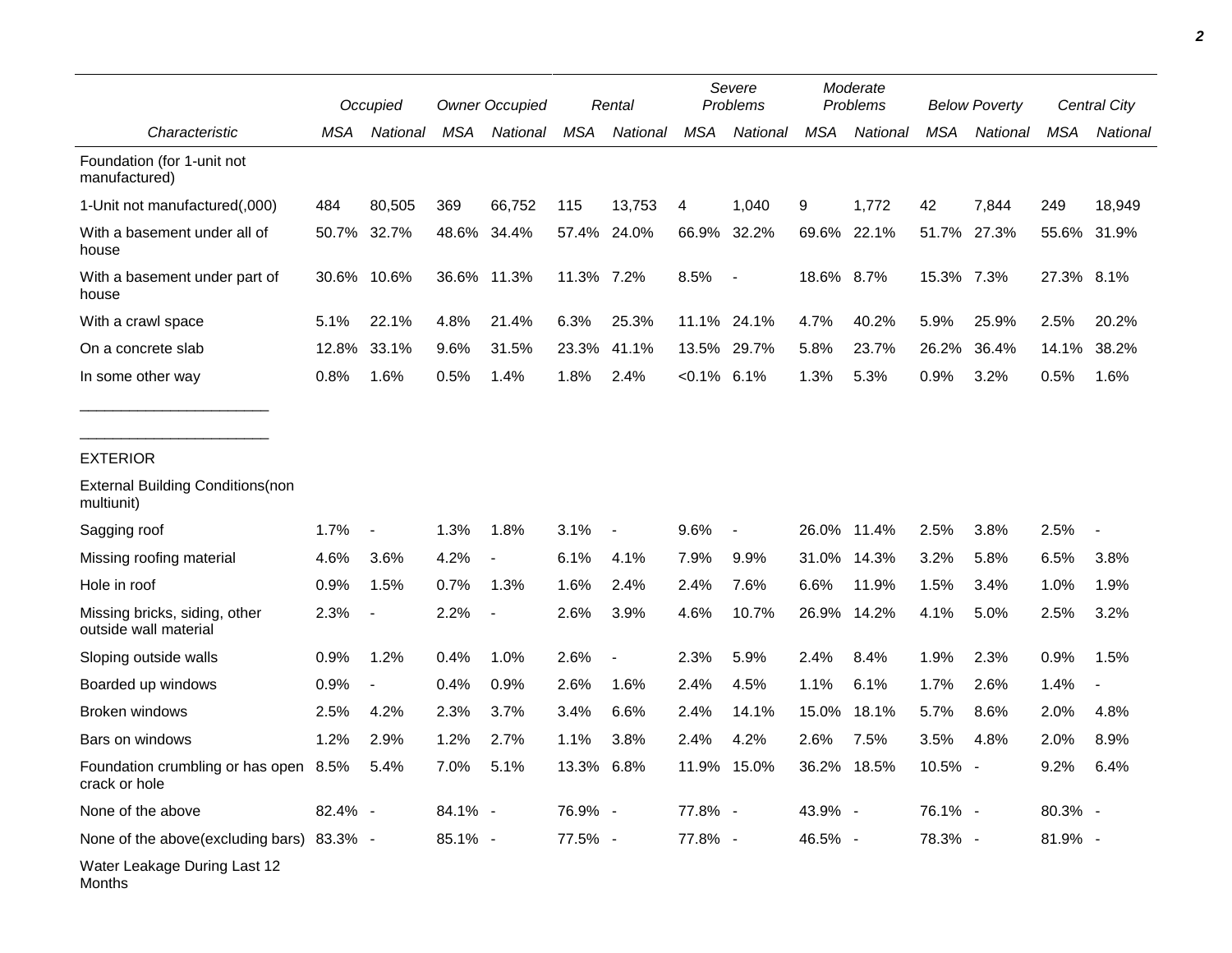|                                         |         | Occupied                 |         | <b>Owner Occupied</b>    |         | Rental                   |            | Severe<br>Problems |            | Moderate<br>Problems |            | <b>Below Poverty</b>     |         | Central City   |
|-----------------------------------------|---------|--------------------------|---------|--------------------------|---------|--------------------------|------------|--------------------|------------|----------------------|------------|--------------------------|---------|----------------|
| Characteristic                          | MSA     | National                 | MSA     | National                 | MSA     | National                 | <b>MSA</b> | National           | <b>MSA</b> | National             | <b>MSA</b> | National                 | MSA     | National       |
| With leakage from outside<br>structure  | 12.7% - |                          | 14.4% - |                          | 10.4% - |                          | 9.9%       | 17.4%              | 45.0%      | 29.4%                | 11.4% -    |                          | 12.9% - |                |
| Roof                                    | 4.8%    | $\overline{\phantom{a}}$ | 6.2%    | $\overline{\phantom{a}}$ | 2.9%    | 4.9%                     | 2.8%       | 10.0%              |            | 13.5% 16.8%          | 2.7%       | 6.5%                     | 4.1%    | 5.9%           |
| <b>Basement leak</b>                    | 5.2%    | 2.8%                     | 6.0%    | 3.4%                     | 4.2%    | 1.4%                     | 3.1%       | 2.5%               | 14.5%      | 5.1%                 | 5.0%       | 1.9%                     | 6.0%    | 2.6%           |
| Walls, closed windows, or doors<br>leak | 2.9%    | 2.2%                     | 2.5%    | 1.8%                     | 3.6%    | $\overline{\phantom{a}}$ | 5.0%       |                    | 12.8% 8.9% |                      | 3.5%       | $\overline{\phantom{a}}$ | 3.0%    |                |
| Other or Unknown exterior Leak          | $1.0\%$ | $\blacksquare$           | 1.1%    | $\overline{\phantom{a}}$ | 0.7%    | 1.3%                     | 1.9%       | 2.9%               | 9.8%       | 3.3%                 | 0.9%       | 1.3%                     | 1.1%    | $\blacksquare$ |
| <b>INTERIOR</b>                         |         |                          |         |                          |         |                          |            |                    |            |                      |            |                          |         |                |
| Damage                                  |         |                          |         |                          |         |                          |            |                    |            |                      |            |                          |         |                |
| Holes in floors                         | 0.3%    | 1.0%                     | 0.3%    | 0.7%                     | 0.4%    | 1.6%                     | 3.0%       | 7.2%               | 3.2%       | 9.9%                 | 0.7%       | 2.1%                     | 0.4%    | 1.3%           |
| Open cracks or holes                    | 5.7%    | $\blacksquare$           | 6.2%    | 4.2%                     | 4.9%    | 7.1%                     | 7.2%       | 18.1%              |            | 47.6% 29.9%          | 6.8%       | 8.6%                     | 6.4%    |                |
| Broken plaster or peeling paint         | 1.7%    | $\overline{\phantom{a}}$ | 1.6%    |                          | 1.9%    | 3.1%                     | 4.1%       | 8.3%               | 20.1% -    |                      | 3.5%       | $\overline{\phantom{a}}$ | 2.4%    | 3.2%           |
| Water Leakage During Last 12<br>Months  |         |                          |         |                          |         |                          |            |                    |            |                      |            |                          |         |                |
| With leakage from inside structure      | 10.0% - |                          | 8.2%    | $\overline{\phantom{a}}$ | 12.4% - |                          | 9.6%       | 16.2%              |            | 47.2% 25.1%          |            | 14.1% 11.0%              | 10.7% - |                |
| Fixtures backed up or overflowed        | 2.1%    | $\sim$                   | 2.7%    | 1.7%                     | 1.2%    | 2.3%                     | 4.2%       | $\blacksquare$     | 18.4%      | 6.6%                 | 1.7%       | 2.2%                     | 1.8%    | 2.2%           |
| Pipes leaked                            | 3.9%    | $\overline{\phantom{a}}$ | 3.3%    | $\overline{\phantom{a}}$ | 4.6%    | $\overline{\phantom{a}}$ | 0.9%       | 8.4%               |            | 16.6% 12.5%          | 5.3%       | $\overline{\phantom{a}}$ | 4.1%    |                |
| Broken water heater                     | 1.1%    | $\blacksquare$           | 0.6%    | 0.9%                     | 1.8%    | 0.8%                     | $< 0.1\%$  | 1.4%               | 1.2%       | 2.0%                 | 0.9%       | $\overline{\phantom{a}}$ | 0.9%    | $\blacksquare$ |
| Other or Unknown                        | 3.2%    | 2.4%                     | 1.8%    | $\blacksquare$           | 5.0%    | 3.6%                     | 5.2%       | 3.2%               | 13.4% 6.0% |                      | 6.8%       | 3.0%                     | 4.1%    | 2.9%           |
|                                         |         |                          |         |                          |         |                          |            |                    |            |                      |            |                          |         |                |
| Rodents                                 |         |                          |         |                          |         |                          |            |                    |            |                      |            |                          |         |                |
| Signs of rats in last 3 mon.            | 0.2%    | 1.0%                     | 0.2%    | 0.9%                     | 0.2%    | 1.3%                     | 1.0%       | 3.3%               | 1.1%       | 3.6%                 | 0.6%       | 1.8%                     | 0.2%    | 1.4%           |
| Signs of mice in last 3 mon.            | 8.5%    | 11.1%                    | 8.9%    | 11.7%                    | 8.0%    | 10.0%                    | 10.3%      | 17.7%              |            | 15.7% 20.0%          | 10.4%      | 12.5%                    | 8.0%    | 9.9%           |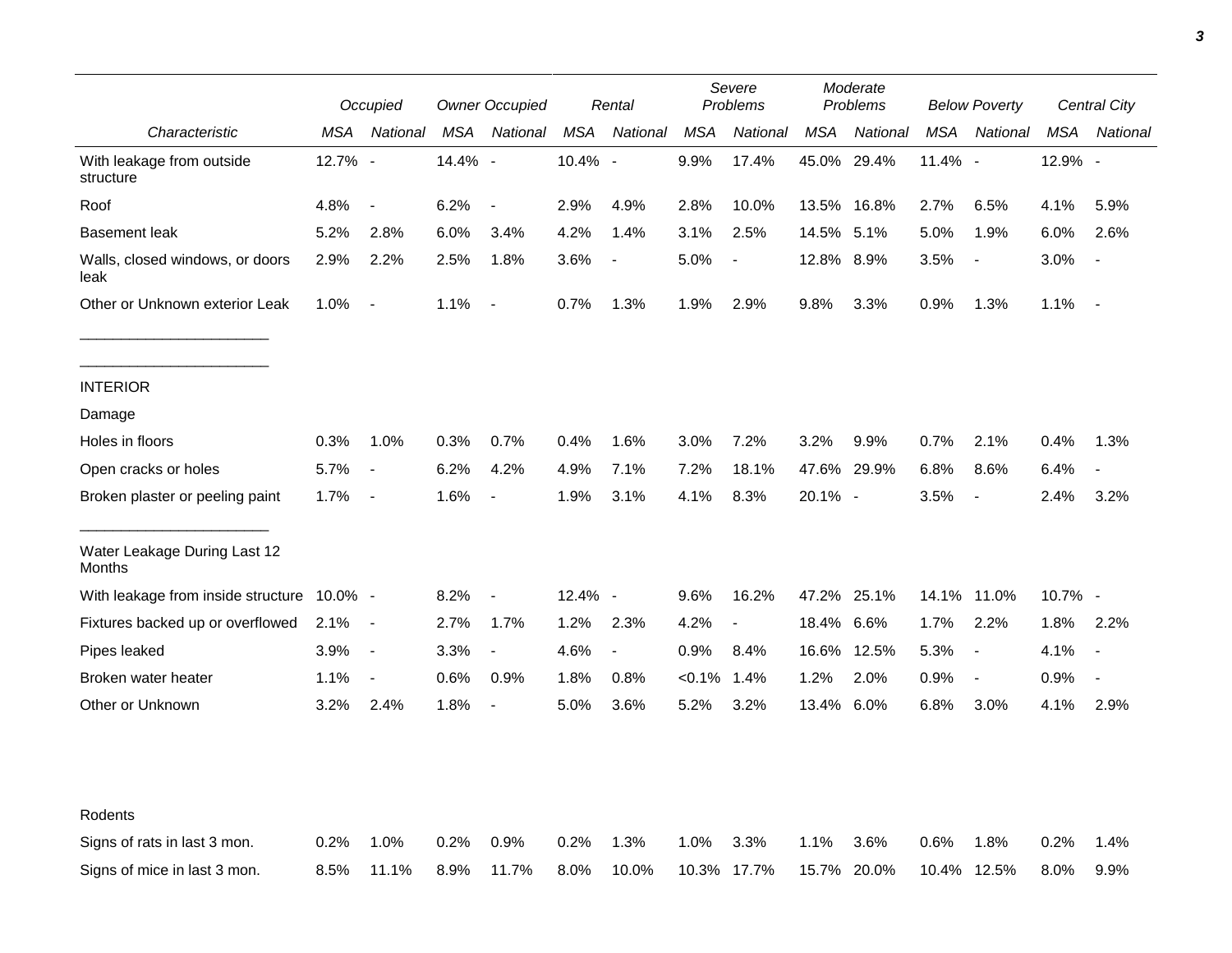|                                                           | Occupied       |                          | <b>Owner Occupied</b><br>Rental |                          |                |                          |               | Severe<br>Problems       |                | Moderate<br>Problems<br><b>Below Poverty</b> |                |                          |             | Central City             |
|-----------------------------------------------------------|----------------|--------------------------|---------------------------------|--------------------------|----------------|--------------------------|---------------|--------------------------|----------------|----------------------------------------------|----------------|--------------------------|-------------|--------------------------|
| Characteristic                                            | <b>MSA</b>     | National                 | <b>MSA</b>                      | National                 | <b>MSA</b>     | National                 | <b>MSA</b>    | National                 | <b>MSA</b>     | National                                     | <b>MSA</b>     | National                 | <b>MSA</b>  | National                 |
|                                                           |                |                          |                                 |                          |                |                          |               |                          |                |                                              |                |                          |             |                          |
| Signs of rodents, not sure which<br>kind in last 3 mon.   | 0.6%           | $\overline{\phantom{a}}$ | 0.5%                            | $\overline{\phantom{a}}$ | 0.8%           | $\overline{\phantom{a}}$ | $< 0.1\%$     | 1.5%                     | $< 0.1\%$      | 1.6%                                         | 1.8%           | 1.0%                     | 0.5%        | $\sim$                   |
| Electrical                                                |                |                          |                                 |                          |                |                          |               |                          |                |                                              |                |                          |             |                          |
| No electrical wiring                                      | $< 0.1\%$ -    |                          | $< 0.1\%$ -                     |                          | $< 0.1\%$ -    |                          | 1.0%          | 3.2%                     | $< 0.1\%$ 0.1% |                                              | $<0.1\%$ 0.3%  |                          | $< 0.1\%$ - |                          |
| Exposed wiring                                            | 1.5%           | $\blacksquare$           | 1.1%                            | $\sim$                   | 2.1%           | $\overline{\phantom{a}}$ | 1.9%          | 6.2%                     | 3.0%           | 3.9%                                         | 2.6%           | $\overline{\phantom{a}}$ | 1.5%        | $\overline{\phantom{a}}$ |
| Rooms without electric outlets                            | 0.4%           | 0.8%                     | 0.3%                            | 0.6%                     | 0.4%           | 1.2%                     | 1.0%          | 6.5%                     | 1.2%           | 2.2%                                         | 0.8%           | 1.4%                     | 0.5%        | 1.0%                     |
| Fuses/breakers blown in last 3<br>mon.                    | 9.7%           | $\overline{\phantom{a}}$ | 11.4% -                         |                          | 7.6%           | 9.4%                     | 13.5% -       |                          | 19.1%          | 15.1%                                        | 7.3%           | 9.1%                     | 7.9%        | 9.6%                     |
| Sanitation                                                |                |                          |                                 |                          |                |                          |               |                          |                |                                              |                |                          |             |                          |
| Lacking complete kitchen facilities                       | 2.3%           | 1.7%                     | 0.2%                            | 0.6%                     | 5.1%           | 4.0%                     | 28.6% 8.4%    |                          | 48.5% -        |                                              | 8.5%           | 3.3%                     | 3.5%        | 2.8%                     |
| Lacking some or all plumbing<br>facilities                | 1.6%           | $\blacksquare$           | 0.9%                            |                          | 2.5%           | $\overline{\phantom{a}}$ | 79.4% -       |                          | $< 0.1\%$ 0.0% |                                              | 3.9%           | 2.1%                     | 2.0%        | $\overline{\phantom{a}}$ |
| Water not safe to drink                                   | 5.9%           | 8.3%                     | 3.0%                            | 6.2%                     | 9.7%           | 12.3%                    | 18.0% -       |                          | 12.5% -        |                                              | 10.3%          | 13.1%                    | 6.9%        | 10.1%                    |
| Water stoppage in last 3 mon.                             | 2.1%           | 4.0%                     | 1.1%                            | 3.5%                     | 3.4%           | 5.1%                     | $<0.1\%$ 8.3% |                          | 3.3%           | 9.4%                                         | 3.6%           | 4.8%                     | 2.1%        | 4.0%                     |
| No flush toilets working some time 2.4%<br>in last 3 mon. |                | 1.9%                     | 1.9%                            | 1.1%                     | 3.1%           | $\overline{\phantom{a}}$ | 3.1%          | 5.7%                     | 26.9%          | 9.8%                                         | 5.7%           | 3.4%                     | 3.3%        | 2.5%                     |
| With sewage disposal breakdowns 1.2%<br>in last 3 mon.    |                | $\blacksquare$           | 1.3%                            | $\sim$                   | 1.0%           | 1.7%                     | 4.5%          | $\overline{\phantom{a}}$ | 1.7%           | 5.0%                                         | 2.1%           | $\overline{\phantom{a}}$ | 1.4%        | $\sim$                   |
| Septic tank, cesspool, chemical<br>toilet                 | 7.8%           | 19.6%                    |                                 | 12.1% 25.7%              | 2.2%           | 7.5%                     | 7.1%          | 15.6%                    | 2.8%           | 16.1%                                        | 3.1%           | 14.7%                    | 0.6%        | 1.3%                     |
| With septic tank or cesspool<br>breakdowns in last 3 mon. | $< 0.1\%$ 0.3% |                          | $< 0.1\%$ 0.3%                  |                          | $< 0.1\%$ 0.2% |                          | $< 0.1\%$     | 0.8%                     | $< 0.1\%$ 0.8% |                                              | $< 0.1\%$ 0.4% |                          | $< 0.1\%$ - |                          |

## HEATING/FUEL

Main Heating Equipment

| Warm-air furnace          |                      | 90.5% 64.1% 92.5% 67.9% 87.8% 56.7% 90.8% 47.8% 84.2% 39.1% 84.9% 57.3% 93.1% 62.8% |  |                                                                 |  |  |  |
|---------------------------|----------------------|-------------------------------------------------------------------------------------|--|-----------------------------------------------------------------|--|--|--|
| Steam or hot water system | 1.2% 11.0% 0.6% 9.7% |                                                                                     |  | 1.9%  13.5%  3.2%  18.6%  7.9%  14.0%  3.6%  10.9%  1.5%  15.6% |  |  |  |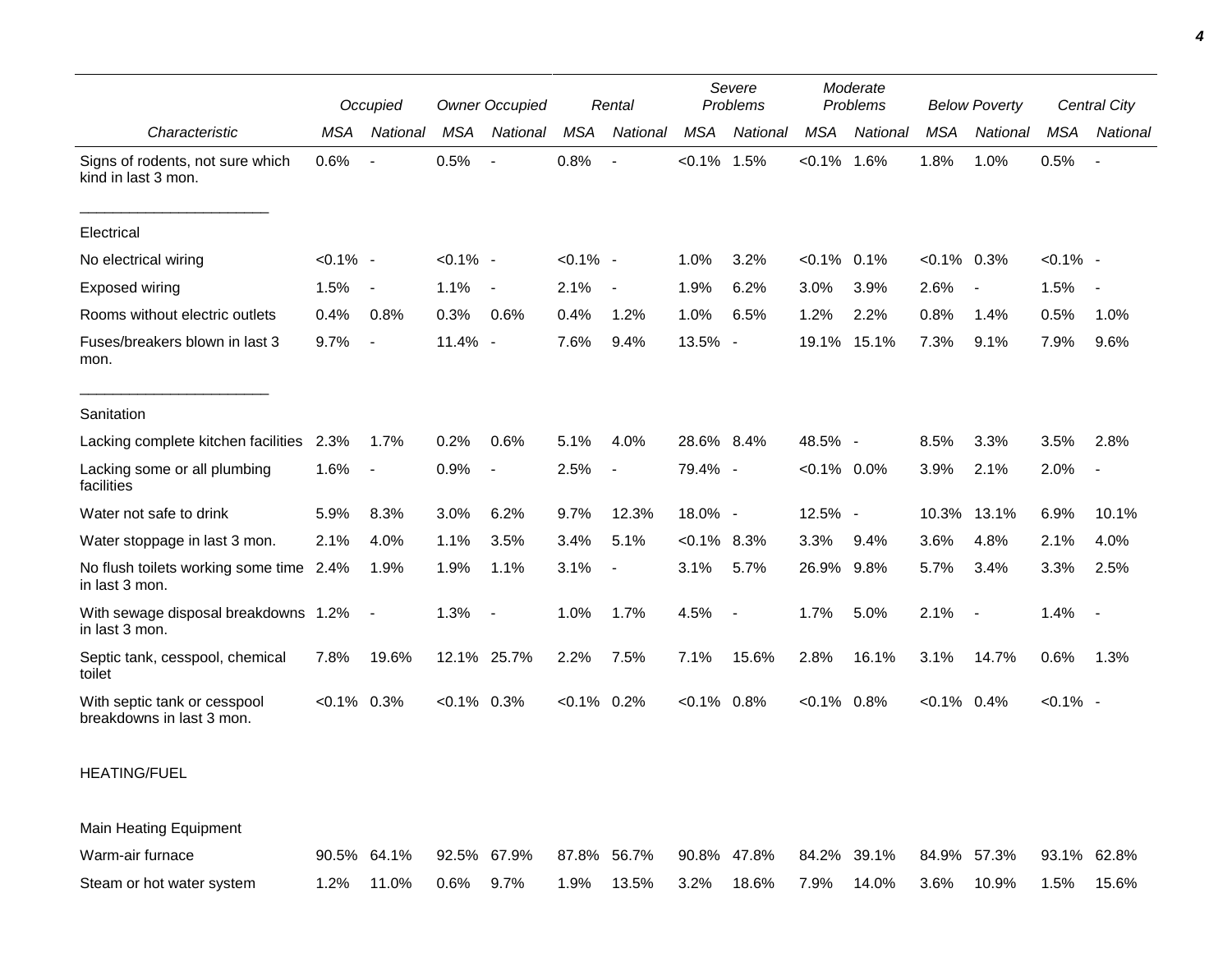|                                                         |                | Occupied                 |                | <b>Owner Occupied</b> |                | Rental                   |                   | Severe<br>Problems |                | Moderate<br>Problems |                | <b>Below Poverty</b>     |                | Central City      |
|---------------------------------------------------------|----------------|--------------------------|----------------|-----------------------|----------------|--------------------------|-------------------|--------------------|----------------|----------------------|----------------|--------------------------|----------------|-------------------|
| Characteristic                                          | <b>MSA</b>     | National                 | <b>MSA</b>     | National              | <b>MSA</b>     | National                 | <b>MSA</b>        | National           | <b>MSA</b>     | National             | <b>MSA</b>     | National                 | <b>MSA</b>     | <b>National</b>   |
| Electric heat pump                                      | 5.1%           | 11.8%                    | 5.1%           | 12.9%                 | 5.1%           | 9.6%                     | 4.0%              | 7.1%               | 2.0%           | 4.8%                 | 3.6%           | 9.7%                     | 3.8%           | 8.5%              |
| Built-in electric units                                 | 1.8%           | 4.2%                     | 0.7%           | 2.6%                  | 3.3%           | 7.4%                     | $< 0.1\%$ 5.2%    |                    | 1.6%           | 5.6%                 | 5.5%           | $\overline{\phantom{a}}$ | 0.6%           | 3.9%              |
| Floor, wall, or other built-in hot air<br>without ducts | 0.9%           | 3.9%                     | 0.6%           | 2.4%                  | 1.4%           | 6.9%                     | $< 0.1\%$ 7.0%    |                    | 2.7%           | 5.6%                 | 1.6%           | 6.7%                     | 0.7%           | 5.2%              |
| Room heaters with flue                                  | 0.1%           | 0.8%                     | $< 0.1\%$      | 0.7%                  | 0.1%           | 1.0%                     | $< 0.1\%$ 1.1%    |                    | $< 0.1\%$      | 1.1%                 | 0.1%           | 1.4%                     | 0.1%           | 0.6%              |
| Room heaters without flue                               | $< 0.1\%$ 1.0% |                          | $< 0.1\%$ 0.8% |                       | $< 0.1\%$      | 1.2%                     | $< 0.1\%$         | 2.5%               | 1.0%           | 25.2%                | $< 0.1\%$ 2.2% |                          | $< 0.1\%$ 0.7% |                   |
| Portable electric heaters                               | 0.1%           | 1.2%                     | 0.1%           | 0.9%                  | 0.1%           | 1.8%                     | 1.1%              | 3.9%               | 0.6%           | 2.0%                 | 0.3%           | 3.0%                     | 0.1%           | 1.4%              |
| <b>Stoves</b>                                           | 0.2%           | 0.9%                     | 0.3%           | 1.2%                  | 0.1%           | 0.5%                     | 1.0%              | 4.0%               | $< 0.1\%$ 1.0% |                      | $< 0.1\%$      | 1.2%                     | $< 0.1\%$ 0.1% |                   |
| Fireplace with inserts                                  | $< 0.1\%$ -    |                          | $< 0.1\%$      | 0.2%                  | 0.1%           | $\blacksquare$           | $< 0.1\%$ 0.1%    |                    | $< 0.1\%$      | 0.1%                 | $< 0.1\%$ 0.1% |                          |                | $< 0.1\% < 0.1\%$ |
| Fireplace without inserts                               | $< 0.1\%$ 0.1% |                          | $< 0.1\%$ 0.1% |                       | $< 0.1\%$ -    |                          | $< 0.1\%$ 0.2%    |                    | $< 0.1\%$ 0.1% |                      | $< 0.1\%$ 0.1% |                          | $< 0.1\%$ -    |                   |
| Other                                                   | 0.1%           | $\overline{\phantom{a}}$ | $< 0.1\%$ -    |                       | 0.2%           | $\overline{\phantom{a}}$ | $< 0.1\%$ 1.1%    |                    | $< 0.1\%$ 0.3% |                      | 0.3%           | 0.7%                     | 0.1%           | $\sim$            |
| No heating equipment                                    | $< 0.1\%$ 0.4% |                          | $< 0.1\%$ 0.3% |                       | $< 0.1\%$ 0.7% |                          | $< 0.1\%$ -       |                    | $< 0.1\%$ 0.7% |                      | $< 0.1\%$ 0.6% |                          | $< 0.1\%$ 0.7% |                   |
| Cooking stove                                           | $< 0.1\%$ 0.1% |                          | $< 0.1\%$ -    |                       | $< 0.1\%$ 0.1% |                          | $< 0.1\%$ 0.2%    |                    | $<0.1\%$ 0.3%  |                      | $< 0.1\%$ 0.2% |                          | $< 0.1\%$ 0.1% |                   |
| <b>Water Heating Fuel</b>                               |                |                          |                |                       |                |                          |                   |                    |                |                      |                |                          |                |                   |
| Electricity                                             | 27.2%          | 41.3%                    | 22.8%          | 39.0%                 |                | 33.0% 45.7%              | 23.2%             | 38.7%              | 29.9%          | 39.0%                | 33.0%          | 46.9%                    | 24.8% 31.9%    |                   |
| Gas, LP/bottled gas                                     | 72.7%          | 54.3%                    | 77.1% 56.6%    |                       |                | 66.9% 49.7%              | 76.8%             | 53.8%              | 70.1% 55.2%    |                      | 67.0%          | 49.2%                    | 75.2% -        |                   |
| Fuel oil                                                | 0.1%           | 4.1%                     | 0.1%           | 4.0%                  | $< 0.1\%$ 4.3% |                          | $< 0.1\%$ 6.5%    |                    | $< 0.1\%$ 5.1% |                      | $< 0.1\%$ 3.6% |                          | $< 0.1\%$ 5.0% |                   |
| Kerosene or other liquid fuel                           | $< 0.1\%$ -    |                          | $< 0.1\%$ -    |                       | $< 0.1\%$ -    |                          | $< 0.1\% < 0.1\%$ |                    | $< 0.1\%$ 0.1% |                      | $< 0.1\%$ -    |                          | $< 0.1\%$ -    |                   |
| Other                                                   | $< 0.1\%$      | 0.4%                     | $< 0.1\%$ 0.4% |                       | $< 0.1\%$ 0.2% |                          | $< 0.1\%$         | 1.0%               | $< 0.1\%$      | 0.5%                 | $< 0.1\%$ 0.3% |                          | $< 0.1\%$ 0.2% |                   |
| Clothes Dryer(,000)                                     | 583            | 93,052                   | 383            | 72,397                | 200            | 20,655                   | 9                 | 1,139              | 16             | 2,344                | 63             | 9,825                    | 318            | 21,908            |
| Have Clothes Dryer                                      | 85.4% -        |                          | 98.4% -        |                       |                | 68.1% 53.2%              | 65.4% -           |                    | 62.7% -        |                      | 59.1% -        |                          | 81.4% -        |                   |
| Electricity                                             | 92.8% -        |                          | $91.2\%$ -     |                       | 96.0% -        |                          | 98.3% -           |                    | 89.0% -        |                      | 91.8% -        |                          | 93.0%          | 74.3%             |
| Gas, LP gas (liquid propane)                            | 7.2%           | 21.8%                    | 8.8%           | 23.5%                 | 4.0%           | 15.8%                    | 1.7%              | 21.0%              |                | 11.0% 17.5%          | 8.2%           | 17.8%                    | 7.0%           | 25.6%             |
| Other                                                   | $< 0.1\%$ 0.1% |                          | $< 0.1\%$ -    |                       | $< 0.1\%$ 0.1% |                          | $< 0.1\%$ 0.1%    |                    |                | $< 0.1\%$ $< 0.1\%$  | $< 0.1\%$ 0.1% |                          | $< 0.1\%$ 0.1% |                   |

Heating Problems

\_\_\_\_\_\_\_\_\_\_\_\_\_\_\_\_\_\_\_\_\_\_\_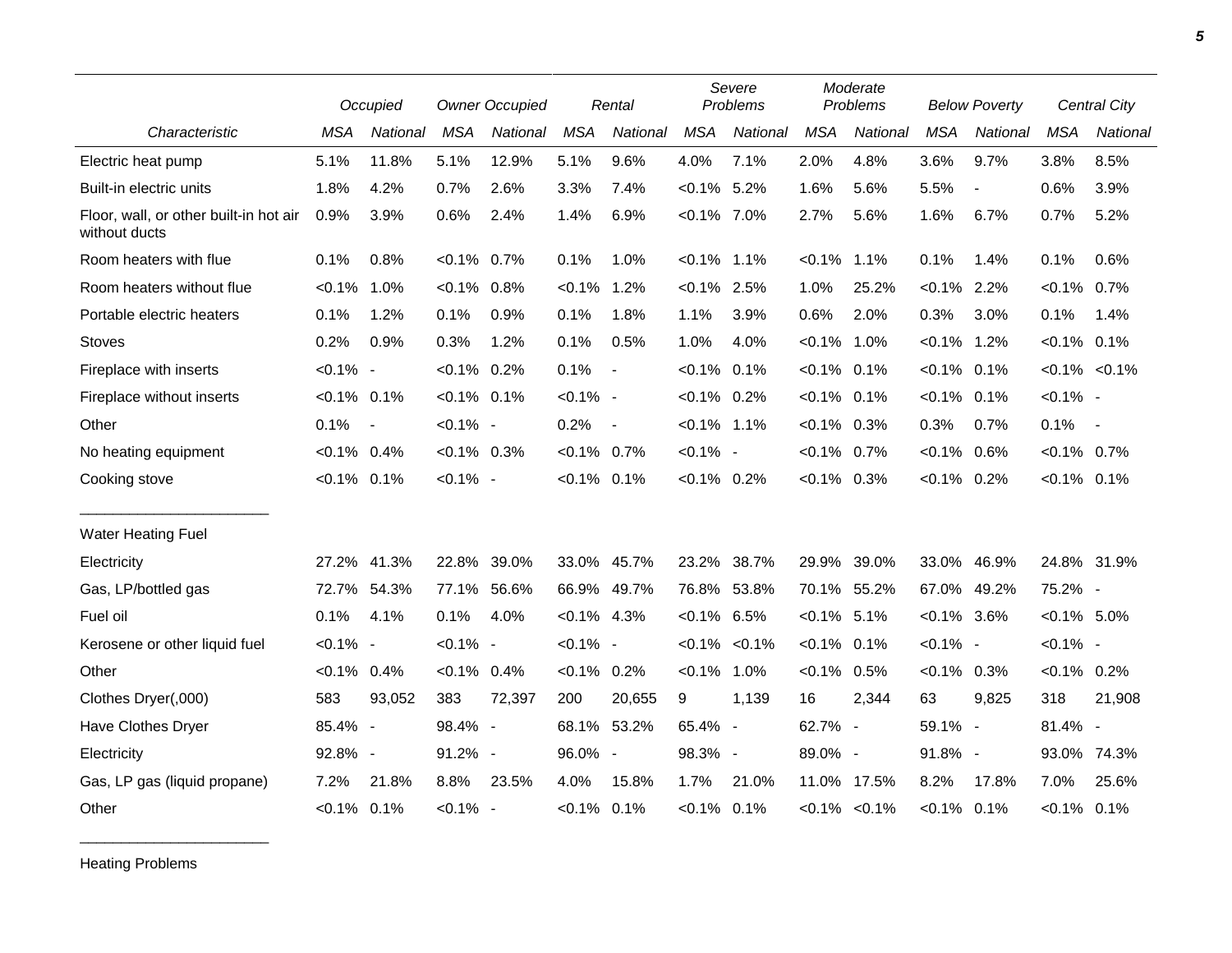|                                                                   |                | Occupied                 |                | <b>Owner Occupied</b>    |                | Rental                   |                | Severe<br>Problems       |                | Moderate<br>Problems |                | <b>Below Poverty</b>     |                | Central City             |
|-------------------------------------------------------------------|----------------|--------------------------|----------------|--------------------------|----------------|--------------------------|----------------|--------------------------|----------------|----------------------|----------------|--------------------------|----------------|--------------------------|
| Characteristic                                                    | MSA            | National                 | <b>MSA</b>     | National                 | <b>MSA</b>     | National                 | <b>MSA</b>     | National                 | <b>MSA</b>     | National             | <b>MSA</b>     | National                 | <b>MSA</b>     | National                 |
| Uncomfortably cold for 24 hours or 13.1% 9.1%<br>more last winter |                |                          | 12.0%          | 7.7%                     | 15.0% -        |                          | 48.6% -        |                          |                | 41.5% 22.2%          | 13.5% -        |                          | 12.2% -        |                          |
| Heating equipment breakdowns                                      | 2.8%           |                          | 1.4%           | 1.9%                     | 4.6%           | 3.2%                     | 21.5% 31.2%    |                          | 11.8%          | 4.1%                 | 3.5%           | $\overline{\phantom{a}}$ | 3.3%           | $\sim$                   |
| Other causes                                                      | 8.4%           | 5.9%                     | 10.3%          | 5.5%                     | 5.9%           | $\overline{a}$           | 8.3%           | 11.0%                    | 23.9%          | 15.4%                | 6.9%           | $\overline{\phantom{a}}$ | 6.5%           |                          |
| Utility interruption                                              | 4.6%           | 1.9%                     | 6.6%           | 2.3%                     | 2.0%           | 1.1%                     | 3.3%           | 1.5%                     | 3.4%           | 1.9%                 | 2.4%           | 1.6%                     | 2.5%           | 1.1%                     |
| Inadequate heating capacity                                       | 0.8%           | 1.1%                     | 0.9%           | $\overline{\phantom{a}}$ | 0.6%           | 2.0%                     | 2.1%           | 3.9%                     | 9.8%           | 5.4%                 | 1.1%           | 2.2%                     | 0.4%           | 1.7%                     |
| Inadequate insulation                                             | 1.3%           | $\overline{\phantom{a}}$ | 1.1%           | 0.7%                     | 1.6%           | $\overline{\phantom{a}}$ | 1.0%           | 3.1%                     | 3.2%           | 5.0%                 | 0.8%           | 2.0%                     | 1.8%           | $\blacksquare$           |
| Cost of heating                                                   | 1.1%           |                          | 1.0%           | $\overline{\phantom{a}}$ | 1.2%           |                          | $< 0.1\%$ 1.7% |                          | 9.1%           | 2.8%                 | 0.6%           | 1.3%                     | 0.8%           |                          |
| Other                                                             | 1.0%           | 1.3%                     | 1.1%           |                          | 0.9%           | 1.6%                     | 3.0%           |                          | 1.1%           | 3.2%                 | 2.3%           | $\overline{\phantom{a}}$ | 1.3%           | 1.6%                     |
| SELECTED PHYSICAL<br><b>PROBLEMS</b>                              |                |                          |                |                          |                |                          |                |                          |                |                      |                |                          |                |                          |
| Severe Physical Problems(,000)                                    | 13             | 2,103                    | 5              | 907                      | 9              | 1,196                    | 13             | 2,103                    |                |                      | 5              | 522                      | 10             | 909                      |
| Severe physical problems                                          | 2.0%           | $\blacksquare$           | 1.2%           | $\blacksquare$           | 3.0%           | $\blacksquare$           | 100%           | $\overline{\phantom{a}}$ |                |                      | 5.0%           | 3.3%                     | 2.5%           | $\blacksquare$           |
| Plumbing                                                          | 1.6%           | $\overline{\phantom{a}}$ | 0.9%           | $\overline{\phantom{a}}$ | 2.5%           | $\overline{a}$           | 79.4% -        |                          |                |                      | 3.9%           | 2.1%                     | 2.0%           | $\blacksquare$           |
| Heating                                                           | 0.4%           | $\overline{\phantom{a}}$ | 0.3%           | $\overline{\phantom{a}}$ | 0.5%           | 0.9%                     | 20.5% 28.6%    |                          |                |                      | 1.0%           | $\overline{\phantom{a}}$ | 0.5%           | 0.8%                     |
| Electric                                                          | $< 0.1\%$ -    |                          | $< 0.1\%$ -    |                          | $< 0.1\%$ -    |                          | 1.0%           | 3.1%                     |                |                      | $< 0.1\%$ 0.1% |                          | $< 0.1\%$ -    |                          |
| Hallways                                                          | $< 0.1\%$ 0.0% |                          | $< 0.1\%$ 0.0% |                          | $< 0.1\%$ 0.0% |                          | $< 0.1\%$ 0.0% |                          |                |                      | $< 0.1\%$ 0.0% |                          | $< 0.1\%$ 0.0% |                          |
| Upkeep                                                            | 0.1%           | $\blacksquare$           | $< 0.1\%$ -    |                          | 0.1%           | $\blacksquare$           | 3.0%           | $\blacksquare$           |                | $\mathbf{r}$         | 0.4%           | $\blacksquare$           | 0.1%           | $\blacksquare$           |
| Moderate Physical Problems(,000)                                  | 25             | 4,126                    | 9              | 1,568                    | 16             | 2,558                    |                |                          | 25             | 4,126                | $\overline{7}$ | 1,170                    | 19             | 1,628                    |
| Moderate physical problems                                        | 3.7%           | $\overline{a}$           | 2.2%           | $\overline{a}$           | 5.6%           | $\overline{\phantom{a}}$ |                |                          | 100%           | $\blacksquare$       | 6.4%           | $\overline{\phantom{a}}$ | 4.8%           | $\blacksquare$           |
| Plumbing                                                          | 0.3%           | $\overline{\phantom{a}}$ | $< 0.1\%$ -    |                          | 0.7%           | 0.4%                     |                |                          | 8.5%           | 5.2%                 | $< 0.1\%$ 0.4% |                          | 0.5%           |                          |
| Heating                                                           | $< 0.1\%$ 0.9% |                          | $< 0.1\%$ 0.8% |                          | $< 0.1\%$      | 1.1%                     |                |                          | 1.0%           | 25.2%                | $< 0.1\%$ 2.1% |                          | $< 0.1\%$ 0.7% |                          |
| Upkeep                                                            | 1.8%           | $\overline{\phantom{a}}$ | 0.2%           | 0.5%                     | 3.9%           | $\overline{\phantom{a}}$ |                |                          | 48.5% -        |                      | 5.2%           | 2.9%                     | 2.6%           | $\overline{\phantom{a}}$ |
| Hallways                                                          | $< 0.1\%$ 0.0% |                          | $< 0.1\%$      | 0.0%                     | $< 0.1\%$      | 0.0%                     |                |                          | $< 0.1\%$ 0.0% |                      | $< 0.1\%$ 0.0% |                          | $< 0.1\%$ 0.0% |                          |
| Kitchen                                                           | 1.6%           | 1.0%                     | 2.0%           | 0.7%                     | 1.1%           | 1.7%                     |                |                          |                | 43.7% 28.2%          | 1.3%           | 2.3%                     | 1.7%           |                          |

\_\_\_\_\_\_\_\_\_\_\_\_\_\_\_\_\_\_\_\_\_\_\_